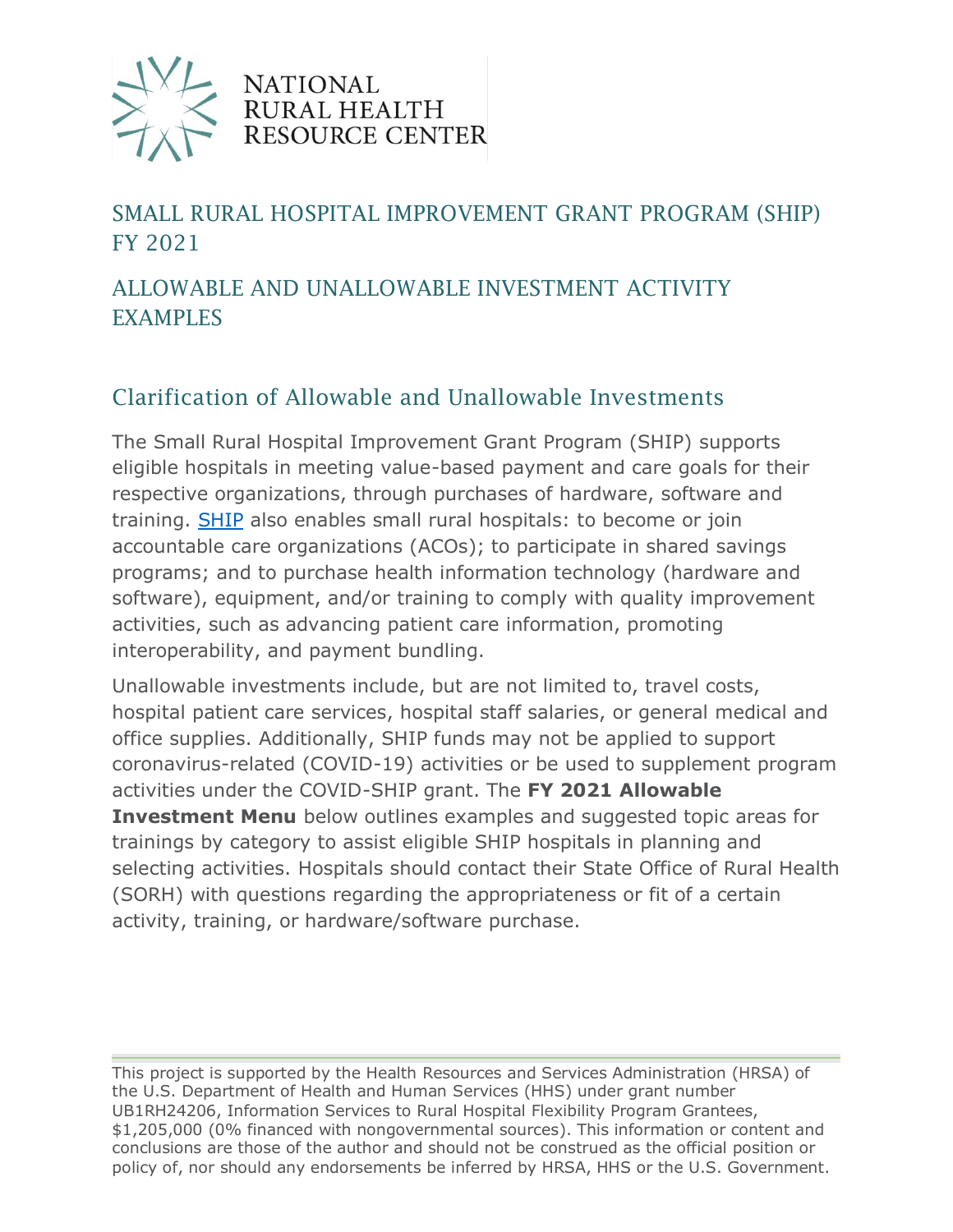#### SHIP Funding Updates and Recommendations

There are updates this year to the priority items of HCAHPS and ICD-10. HCAHPS has been a priority in SHIP to support the Flex Medicare Beneficiary Quality Improvement Project work. However, with the impacts of COVID-19 FORHP aims to relieve reporting burden for CAHs during the COVID-19 pandemic, so while we highly encourage continued reporting for **CAHs,** we are suspending the HCAHPS priority for FY2021 SHIP. For additional details for the Flex Grant program, please refer to the MBQIP Eligibility Requirements Policy Update email sent by Natalia Vargas on November 23rd.

SHIP is also suspending the ICD-10 coding priority item for FY 2021 at this time. ICD-10 training and related activities was added a priority under SHIP to assist hospitals compliance with the Centers for Medicare and Medicaid (CMS) ICD-10 billing requirements in October 2015. At this time, most hospitals have completed the conversion to the ICD-10 system for accurate billing so participating SHIP hospitals are not required to prioritize these activities before selecting any other investment options.

HCAHPS and ICD-10 related activities will remain on the Allowable Investment Menu and hospitals may continue to select activities within these categories. In lieu of a funding priority, FORHP **recommends** that hospitals utilize funding to support quality improvement and/or healthcare finance requirements such as, but not limited, to:

- Develop or implement training, hardware/software that supports the application and expansion of telehealth and/or telemedicine
- Comply with CMS's [Price Transparency](https://www.cms.gov/hospital-price-transparency) rule by January 1, 2021, which requires hospital operating in the United States to provide clear, accessible online pricing information on the hospital services.

The **FY 2021 Allowable Investment Menu** below is not a complete list and is only intended to provide examples of allowable SHIP activities. For additional clarifications, refer to the SHIP Allowable Investments Search Tool and Frequently Asked Questions (FAQs) available on the **[SHIP TA](https://www.ruralcenter.org/ship)** website.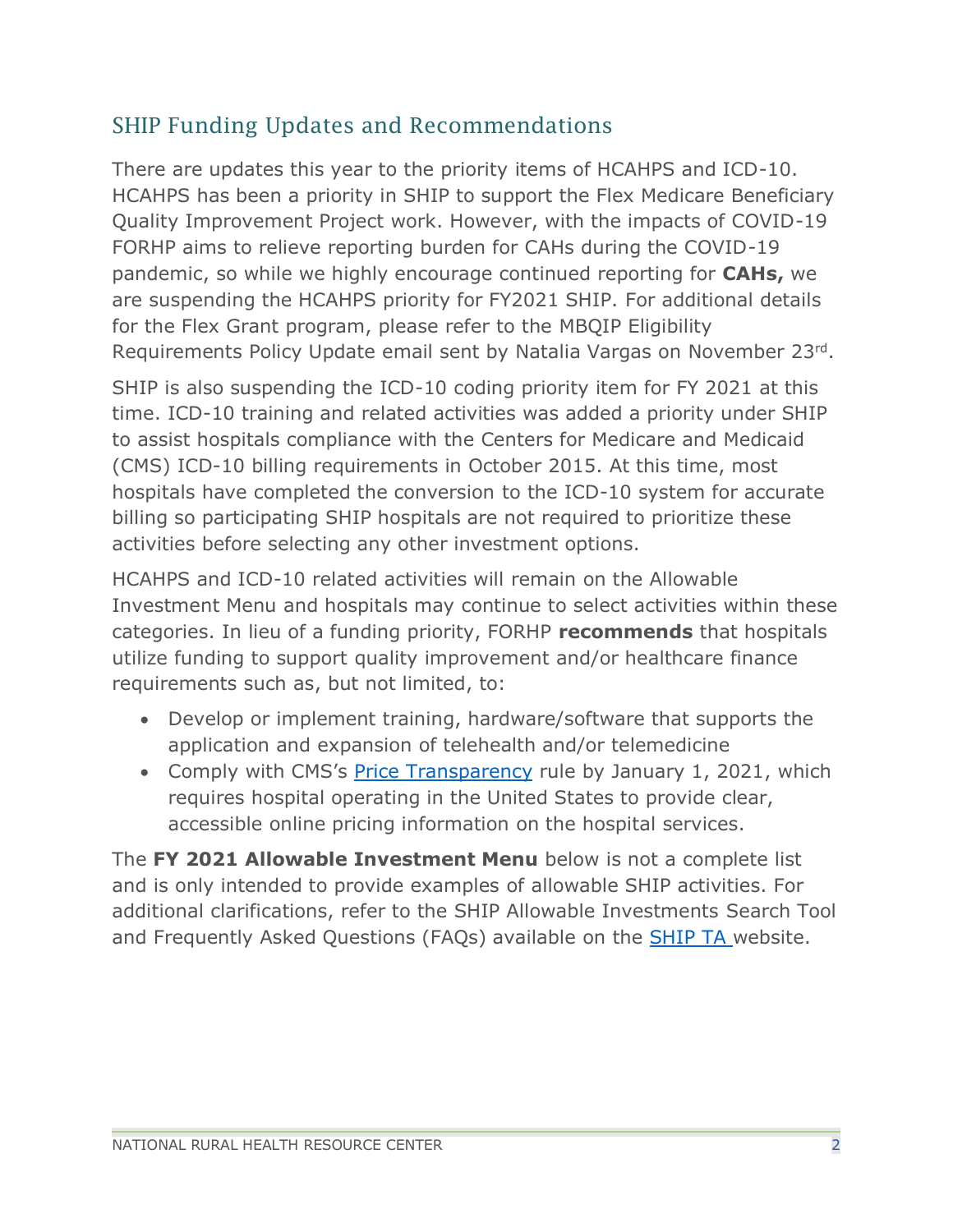# Examples of Value-Based Purchasing (VBP) Investment Activities

| <b>VBP Investment Activities</b>                                                             | <b>Examples of Allowable Activities</b>                                                                                                                                                                                                                                                                                                                                                                                                                                                                                                                                                                                                            |
|----------------------------------------------------------------------------------------------|----------------------------------------------------------------------------------------------------------------------------------------------------------------------------------------------------------------------------------------------------------------------------------------------------------------------------------------------------------------------------------------------------------------------------------------------------------------------------------------------------------------------------------------------------------------------------------------------------------------------------------------------------|
| A. Quality reporting data<br>collection/related training or<br>software                      | CAHs should participate in the Medicare Beneficiary<br><b>Quality Improvement Project (MBQIP).</b><br><b>MBQIP Resources:</b><br>Data Reporting and Use<br>$\bullet$<br><b>MBQIP Quality Reporting Guide</b><br>$\bullet$<br><b>Online MBQIP Data Abstraction Training Series</b><br>$\bullet$<br><b>Promoting Quality Reporting and Improvement</b><br>$\bullet$<br><b>Emergency Department Transfer</b><br>$\bullet$<br>Communications<br>Any activity to support process improvements that<br>result in improved quality reporting and/or inpatient and<br>outpatient measures for PPS acute care hospitals.<br><b>Quality Net</b><br>$\bullet$ |
| <b>B. HCAHPS data collection</b><br>process/related training                                 | Activities to improve HCAHPS data collection, reporting,<br>provider communications, and patient and family<br>engagement that directly impacts patient satisfaction<br>scores. Hospitals may use funds to support an HCAHPS<br>vendor to assist them in fully implementing HCAHPS<br>and improved reporting.<br><b>HCAHPS Overview: Vendor Directory</b><br><b>HCAHPS Guide: Using HCAHPS to Drive Patient</b><br>$\bullet$<br>and Employee Satisfaction                                                                                                                                                                                          |
| C. Efficiency or quality<br>improvement training in<br>support of VBP related<br>initiatives | Consider adopting Six Sigma, Lean, Plan-Do-Study-Act,<br>or other such efficiency or quality improvement<br>processes to address performance issues related to VBP<br>initiatives, such as the following:<br>Patient experience of care<br>Discharge planning<br>Patient safety<br>$\bullet$<br>Reducing readmissions<br>$\bullet$<br><b>Antibiotic stewardship</b><br>$\bullet$<br>Immunization<br>$\bullet$<br><b>Hospital Safety Training &amp; Emergency</b><br>$\bullet$<br>Preparedness*                                                                                                                                                     |
| D. Provider-Based Clinic (Rural<br>Health Clinic) quality measures<br>education              | Any activity that supports educational training for<br>provider-based clinic quality improvement reporting and<br>scores, including patient satisfaction survey scores.                                                                                                                                                                                                                                                                                                                                                                                                                                                                            |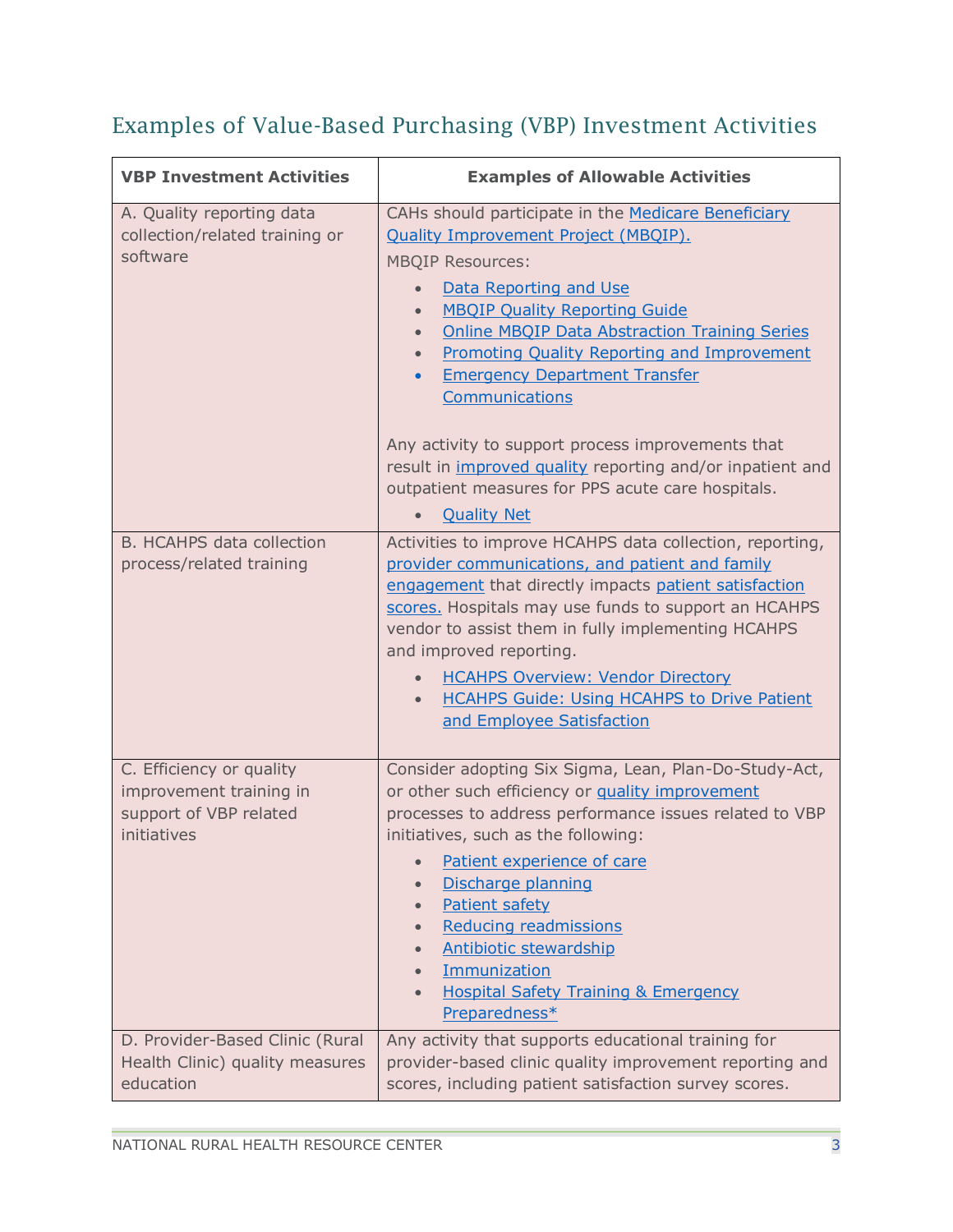| <b>VBP Investment Activities</b>                                                  | <b>Examples of Allowable Activities</b>                                                                                                                                                                                                                                                                                                                                                                                                                                                                                                                                                                                        |
|-----------------------------------------------------------------------------------|--------------------------------------------------------------------------------------------------------------------------------------------------------------------------------------------------------------------------------------------------------------------------------------------------------------------------------------------------------------------------------------------------------------------------------------------------------------------------------------------------------------------------------------------------------------------------------------------------------------------------------|
|                                                                                   | <b>SHIP State Learning Collaborative</b><br>$\bullet$<br>Part I: Learning Collaborative: Improving Quality<br>Reporting in Provider-Based Rural Health Clinics<br>Part II: Learning Collaborative: Improving<br><b>Quality Reporting in Provider-Based Rural Health</b><br><b>Clinics</b>                                                                                                                                                                                                                                                                                                                                      |
| E. Alternative Payment Model<br>and Quality Payment Program<br>training/education | Software or training to prepare staff and physicians for<br>the Quality Payment Program (QPP), which determines<br>payment based on quality, resource use, clinical<br>practice improvement, and meaningful use of certified<br>electronic health record (EHR) technology.<br><b>Quality Payment Program: Small, Rural, and</b><br><b>Underserved Practices</b><br><b>Physician and Provider Engagement and</b><br>$\bullet$<br><b>Alignment</b><br><b>Population Health Management</b><br>$\bullet$<br><b>MACRA/MIPS Overview and Eligibility</b><br>$\bullet$<br><b>Alternative Payment Models: Business</b><br>Perspective* |

## Examples of Accountable Care Organization (ACO) or Shared Savings Investment Activities

| <b>ACO or Shared Savings</b><br><b>Investment Activities</b>                     | <b>Examples of Allowable Activities</b>                                                                                                                                                                         |
|----------------------------------------------------------------------------------|-----------------------------------------------------------------------------------------------------------------------------------------------------------------------------------------------------------------|
| A. Computerized provider order<br>entry implementation and/or<br>training        | Any educational trainings that support use and<br>implementation.<br><b>Pharmacist Computerized Provider Order Entry</b><br>$\bullet$<br>(CPOE) / Verification of Medication Orders within                      |
| <b>B. Pharmacy services</b>                                                      | 24 Hours Guide<br>Training, hardware/software that supports remote<br>pharmacy services.<br>After-Hours Remote Processing of Medication<br>$\bullet$<br>Orders for CAHs: A Case Study from Mississippi          |
| C. Population health or disease<br>registry training and/or<br>software/hardware | Educational training, or hardware/software to support<br>the development and implementation of a disease<br>registry for care coordination*.<br><b>Project ECHO*</b><br><b>SHIP training: Care Coordination</b> |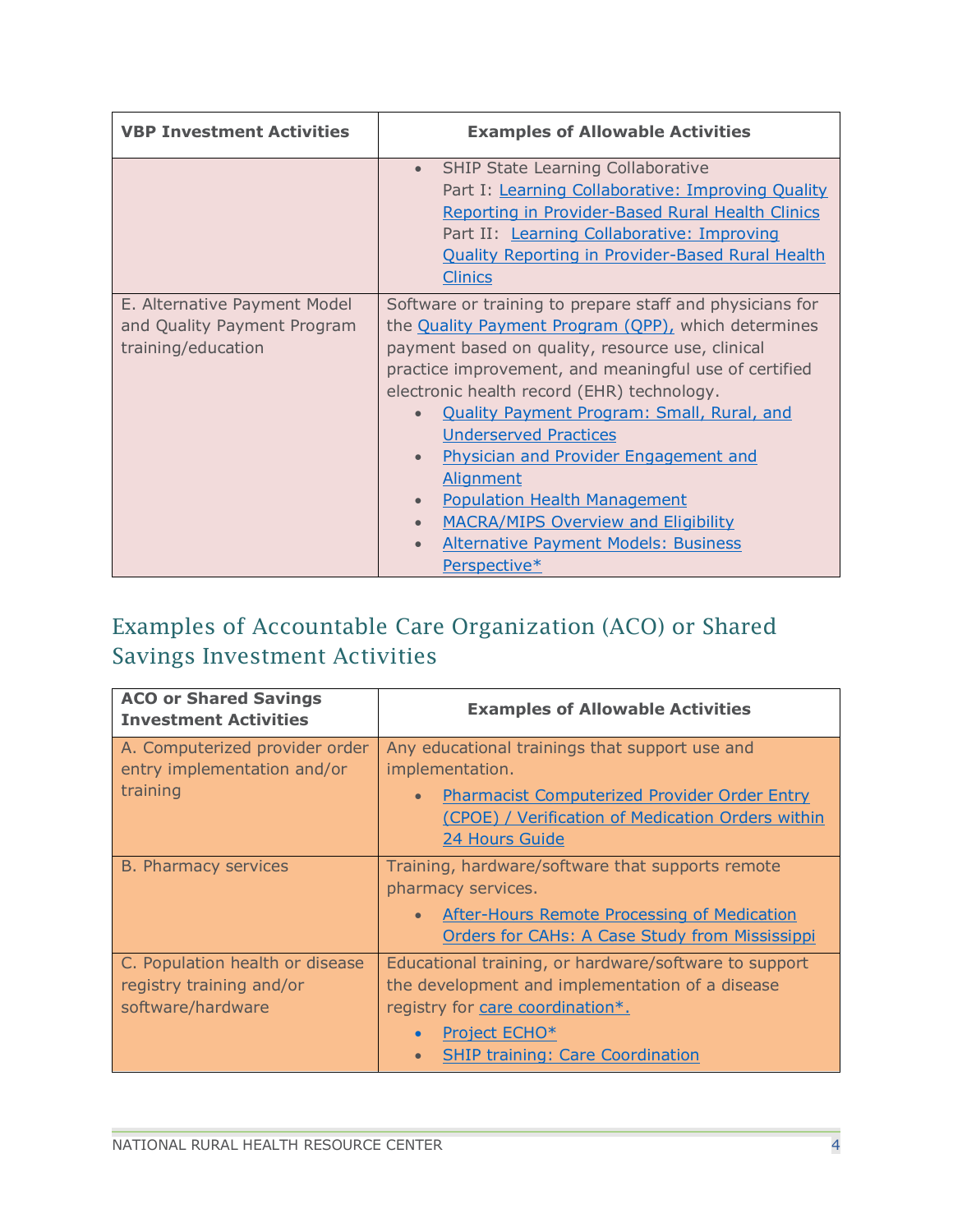| <b>ACO or Shared Savings</b><br><b>Investment Activities</b>                                                   | <b>Examples of Allowable Activities</b>                                                                                                                                                                                                                                                                                                                                                                                                                                                                                                                                                                                                                                                                                                         |
|----------------------------------------------------------------------------------------------------------------|-------------------------------------------------------------------------------------------------------------------------------------------------------------------------------------------------------------------------------------------------------------------------------------------------------------------------------------------------------------------------------------------------------------------------------------------------------------------------------------------------------------------------------------------------------------------------------------------------------------------------------------------------------------------------------------------------------------------------------------------------|
|                                                                                                                | Software and training for analysis of population health<br>needs by chronic disease or geographic location for care<br>management programs.<br><b>Population Health Toolkit</b><br><b>Population Health Management Technology</b><br>$\bullet$                                                                                                                                                                                                                                                                                                                                                                                                                                                                                                  |
| D. Social determinants of<br>health (SDOH) screening<br>software/training*                                     | Software and training for analysis of social determinants<br>of health for improving health outcomes and care<br>management programs.<br>County Health Rankings*<br>$\bullet$<br><b>CDC Tools for SDOH*</b>                                                                                                                                                                                                                                                                                                                                                                                                                                                                                                                                     |
| E. Efficiency or quality<br>improvement training in<br>support of ACO or shared<br>savings related initiatives | <b>Quality Improvement trainings such as the following:</b><br><b>IHI Plan Do Study Act (PDSA)</b><br>$\bullet$<br>Root Cause Analysis (RCA)<br>$\bullet$<br><b>TeamSTEPPS</b> and <b>Lean Process planning</b><br>$\bullet$<br><b>CMS Abstraction &amp; Reporting Tool</b><br>$\bullet$<br>Consider other efficiency or quality improvement<br>trainings to address performance issues related to the<br>following:<br>Medicare spending per beneficiary<br>Non-clinical operations<br>$\bullet$<br><b>Health Information Exchange (with traditional</b><br>$\bullet$<br>and/or non-traditional partners)<br>Swing-bed utilization<br>$\bullet$<br>Care coordination<br>$\bullet$<br><b>Population health</b><br>Social determinants of health |
| F. Systems performance<br>training in support of ACO or<br>shared savings related<br>initiatives               | Hospitals interested in systems performance training<br>should consider adopting a framework approach in<br>transitioning to value-based system planning such as<br>one of the following:<br>Performance Excellence (PE) Blueprint for small<br>$\bullet$<br>rural hospitals based on the Baldrige Framework<br><b>Strategy Map and Balanced Scorecard</b><br>$\bullet$<br>development                                                                                                                                                                                                                                                                                                                                                          |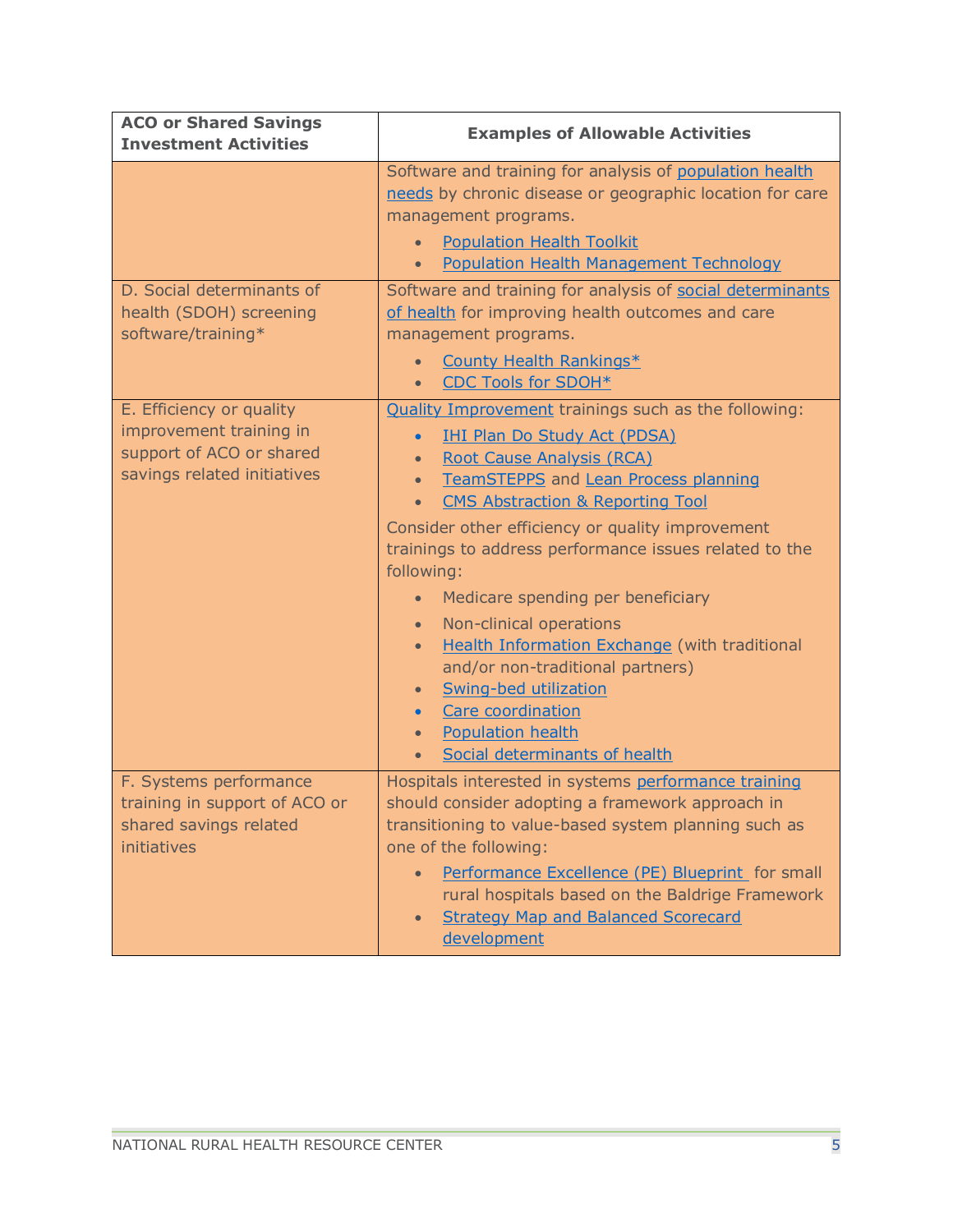| <b>ACO or Shared Savings</b><br><b>Investment Activities</b>             | <b>Examples of Allowable Activities</b>                                                                                                                                                                                                                                                                                                                                                                                                                                                                                                           |
|--------------------------------------------------------------------------|---------------------------------------------------------------------------------------------------------------------------------------------------------------------------------------------------------------------------------------------------------------------------------------------------------------------------------------------------------------------------------------------------------------------------------------------------------------------------------------------------------------------------------------------------|
| G. Telehealth and mobile<br>health hardware/software                     | Training hardware/software that supports the<br>application and implementation of telehealth and/or<br>telemedicine. This does NOT include<br>telecommunications. Tablets and hardware/software<br>investments are allowed if they are used by staff to<br>improve operational efficiencies and telehealth services.<br><b>Rural Telehealth Toolkit</b><br>$\bullet$<br>Telehealth Resource Centers*<br>$\bullet$                                                                                                                                 |
| H. Community paramedicine<br>hardware/software and training              | Community Paramedic Program (CPP) training. If the<br>hospital and/or hospital-owned ambulance units has a<br>formal CPP, then hardware/software can be purchased<br>to support the CPP to reduce emergency medical<br>services (EMS) and emergency department misuse and<br>readmissions. However, use of SHIP funding for general<br>EMS equipment is not allowable.<br><b>Rural EMS</b>                                                                                                                                                        |
| I. Health Information<br>Technology (HIT) training for<br>value and ACOs | SHIP supports HIT hardware/software and training,<br>therefore, it would be beneficial to include risk<br>assessments and/or trainings associated with<br>cybersecurity.<br><b>Health Industry Cybersecurity Practices:</b><br><b>Managing Threats and Protecting Patients</b><br>(HICP) Guide<br><b>Healthcare and Public Health Sector</b><br>$\bullet$<br>Coordinating Councils quidelines for small,<br>medium and large health care organizations to<br>cost-effectively reduce cybersecurity risks*<br><b>Security Risk Assessment Tool</b> |